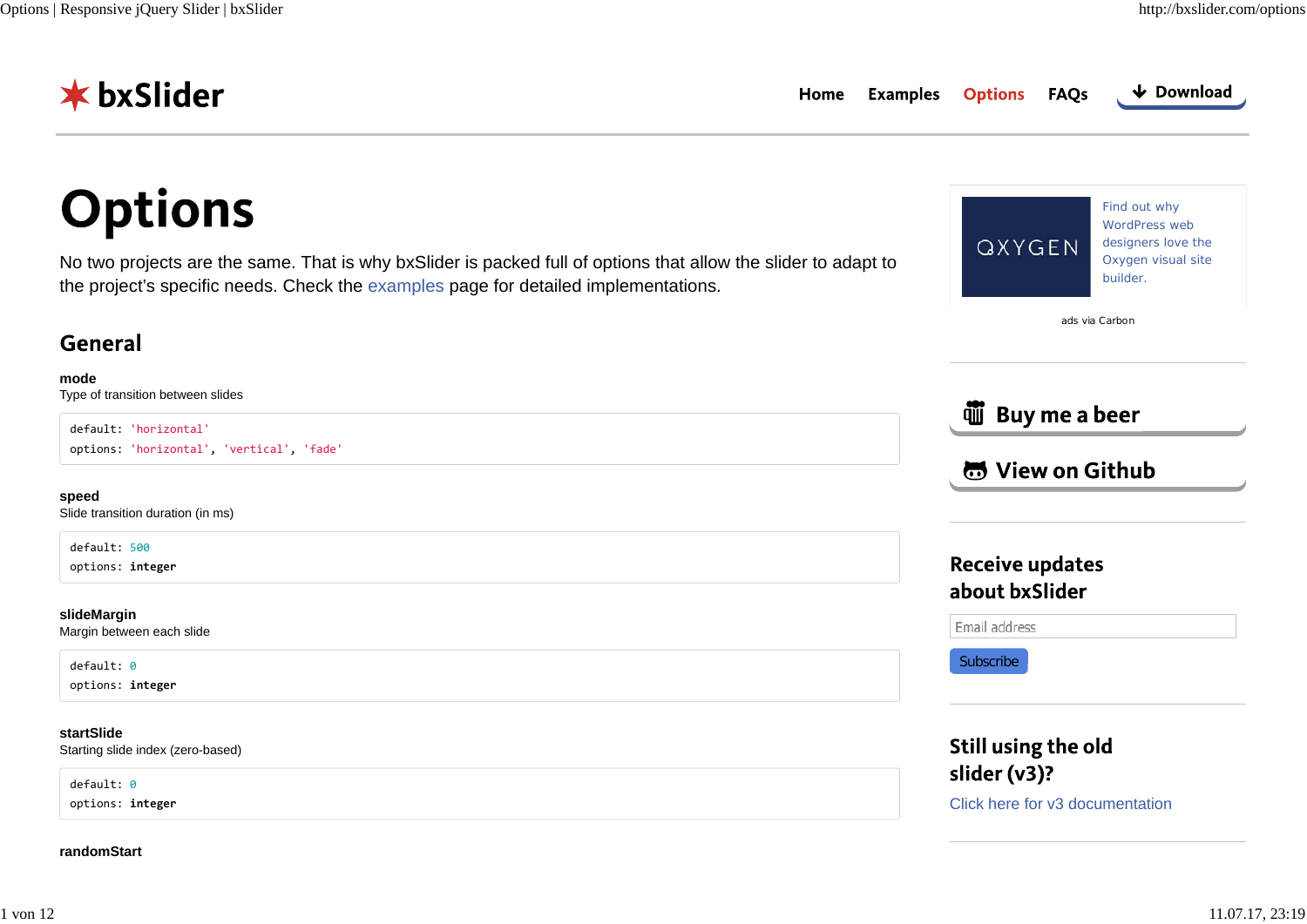### Start slider on a random slide

default: false

Quick options reference  $\clubsuit$ 

options: **boolean** (true / false)

### **slideSelector**

Element to use as slides (ex. div.slide'). Note: by default, bxSlider will use all immediate children of the slider element

### default: ''

options: jQuery selector

### **infiniteLoop**

If | true |, clicking "Next" while on the last slide will transition to the first slide and vice-versa

default: trueoptions: **boolean** (true / false)

### **hideControlOnEnd**

If | true |, "Next" control will be hidden on last slide and vice-versa Note: Only used when infiniteLoop: false

default: false options: **boolean** (true / false)

### **easing**

The type of "easing" to use during transitions. If using CSS transitions, include a value for the transition-timing-function property. If not using CSS transitions, you may include plugins/jquery.easing.1.3.js for many options. See http://gsgd.co.uk/sandbox/jquery/easing/ for more info.

default: null

options: **if** using CSS: 'linear', 'ease', 'ease‐in', 'ease‐out', 'ease‐in‐out', 'cubic‐bezier(n,n,n,n)'. **If** not using CSS: 'sw

### **captions**

Include image captions. Captions are derived from the image's title attribute

default: false options: **boolean** (true / false)

## **ticker**

Use slider in ticker mode (similar to a news ticker)

## **Wondering how bxSlider was** made?

Click here to see the annotated sourcecode with a description of the coding process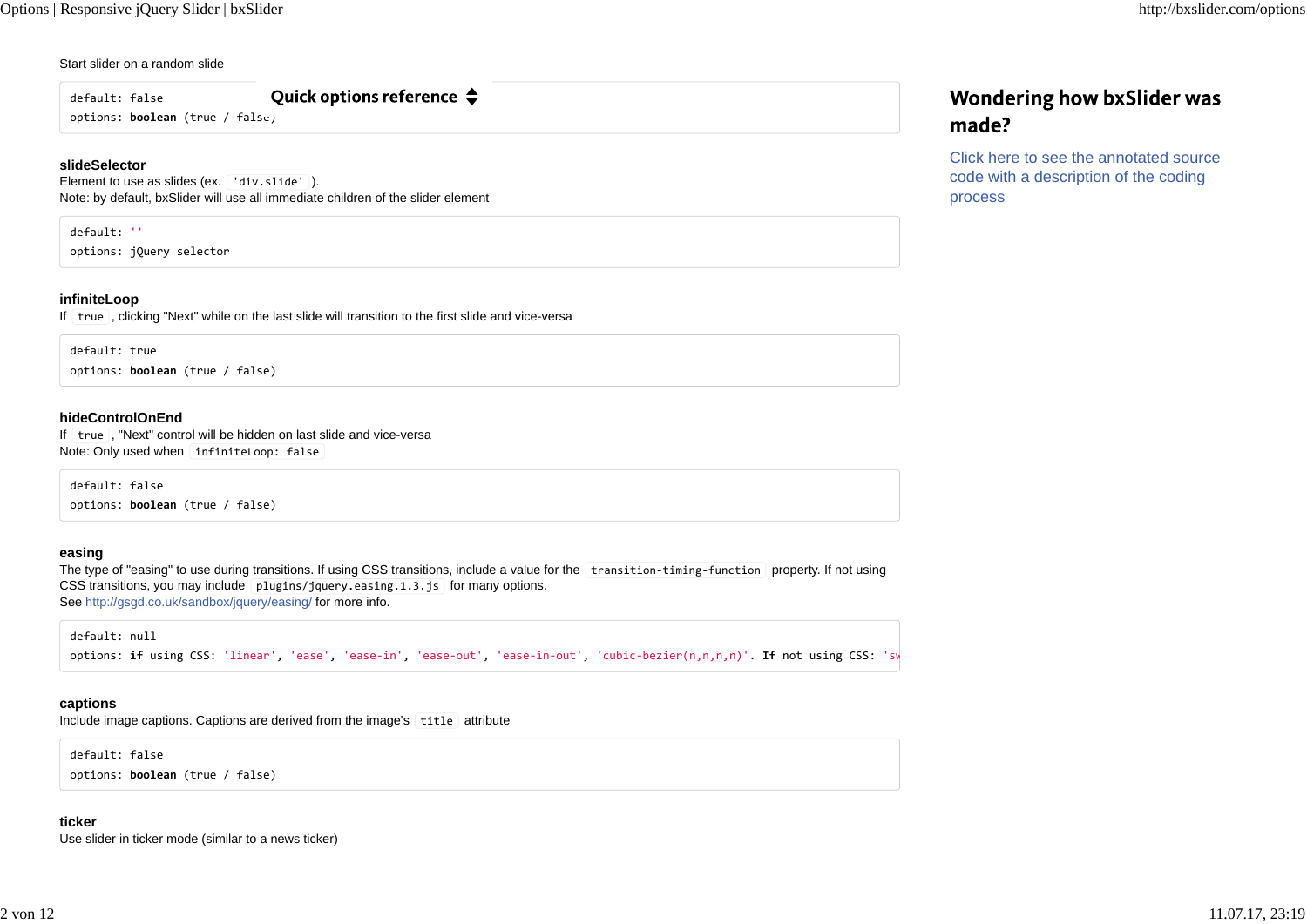default: false

options: boolean (true / fal **Quick options reference** 

## **tickerHover**

Ticker will pause when mouse hovers over slider. Note: this functionality does NOT work if using CSS transitions!

default: false

options: **boolean** (true / false)

## **adaptiveHeight**

Dynamically adjust slider height based on each slide's height

default: falseoptions: **boolean** (true / false)

### **adaptiveHeightSpeed**

Slide height transition duration (in ms). Note: only used if adaptiveHeight: true

default: 500

options: **integer**

### **video**

If any slides contain video, set this to  $\lceil$  true . Also, include plugins/jquery. fitvids. js See http://fitvidsjs.com/ for more info

default: false options: **boolean** (true / false)

### **responsive**

Enable or disable auto resize of the slider. Useful if you need to use fixed width sliders.

default: true

options: **boolean** (true / false)

## **useCSS**

If true, CSS transitions will be used for horizontal and vertical slide animations (this uses native hardware acceleration). If false, jQuery animate() will be used.

default: true options: **boolean** (true / false)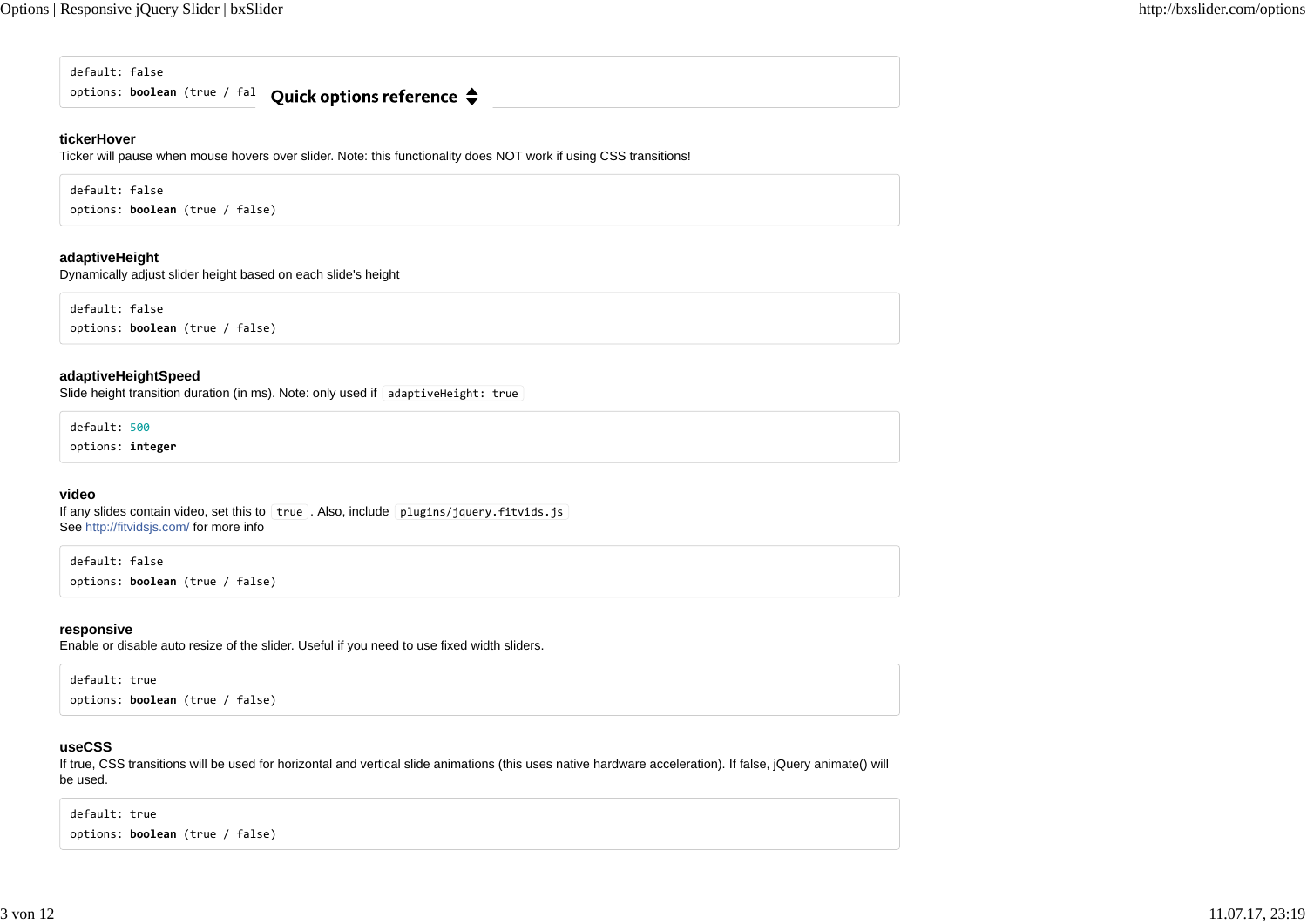### **preloadImages**

If 'all', preloads all images before stratting the slider (tip: use 'visible' if all slides are identical dim  $\alpha$  Ouick options reference  $\triangle$ default: visibleoptions: 'all', 'visible'

#### **touchEnabled**

If  $\vert$  true  $\vert$ , slider will allow touch swipe transitions

default: true

options: **boolean** (true / false)

### **swipeThreshold**

Amount of pixels a touch swipe needs to exceed in order to execute a slide transition. Note: only used if touchEnabled: true

default: 50

options: **integer**

### **oneToOneTouch**

If  $\vert$  true  $\vert$ , non-fade slides follow the finger as it swipes

default: true options: **boolean** (true / false)

## **preventDefaultSwipeX**

If true , touch screen will not move along the x-axis as the finger swipes

default: true options: **boolean** (true / false)

## **preventDefaultSwipeY**

If  $\vert$  true  $\vert$ , touch screen will not move along the y-axis as the finger swipes

default: false options: **boolean** (true / false)

## Pager

**pager**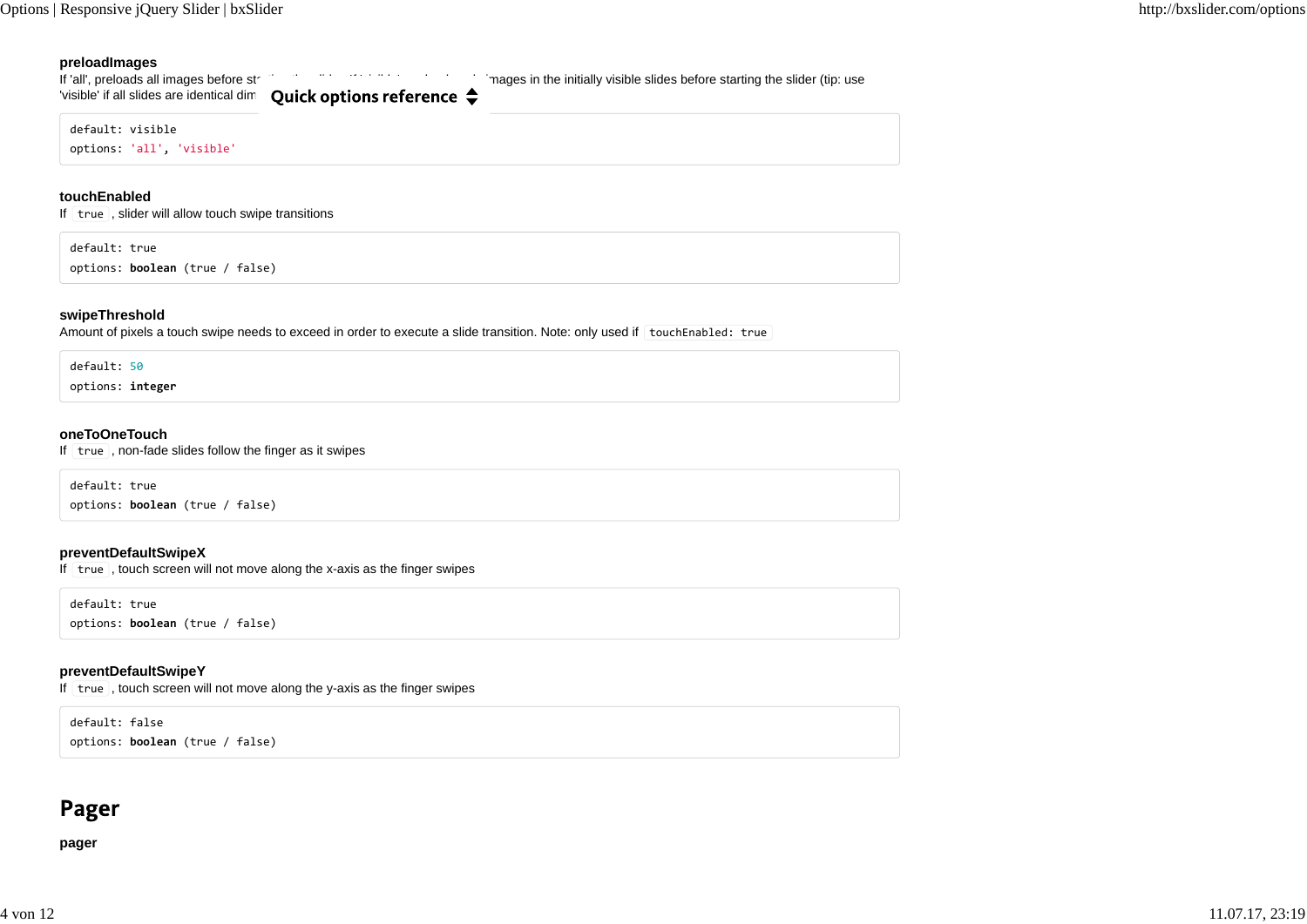#### If true , a pager will be added

Quick options reference  $\triangle$ default: true

options: **boolean** (true / false)

### **pagerType**

If 'full' , a pager link will be generated for each slide. If 'short' , a x / y pager will be used (ex. 1 / 5)

default: 'full'

options: 'full', 'short'

### **pagerShortSeparator**

If pagerType: 'short' , pager will use this value as the separating character

default: ' / ' options: **string**

### **pagerSelector**

Element used to populate the populate the pager. By default, the pager is appended to the bx-viewport

default: ''

options: jQuery selector

#### **pagerCustom**

Parent element to be used as the pager. Parent element must contain a <a data-slide-index="x"> element for each slide. See example here. Not for use with dynamic carousels.

default: null

options: jQuery selector

### **buildPager**

If supplied, function is called on every slide element, and the returned value is used as the pager item markup. See examples for detailed implementation

default: null **options**: **function**(slideIndex)

## Controls

**controls**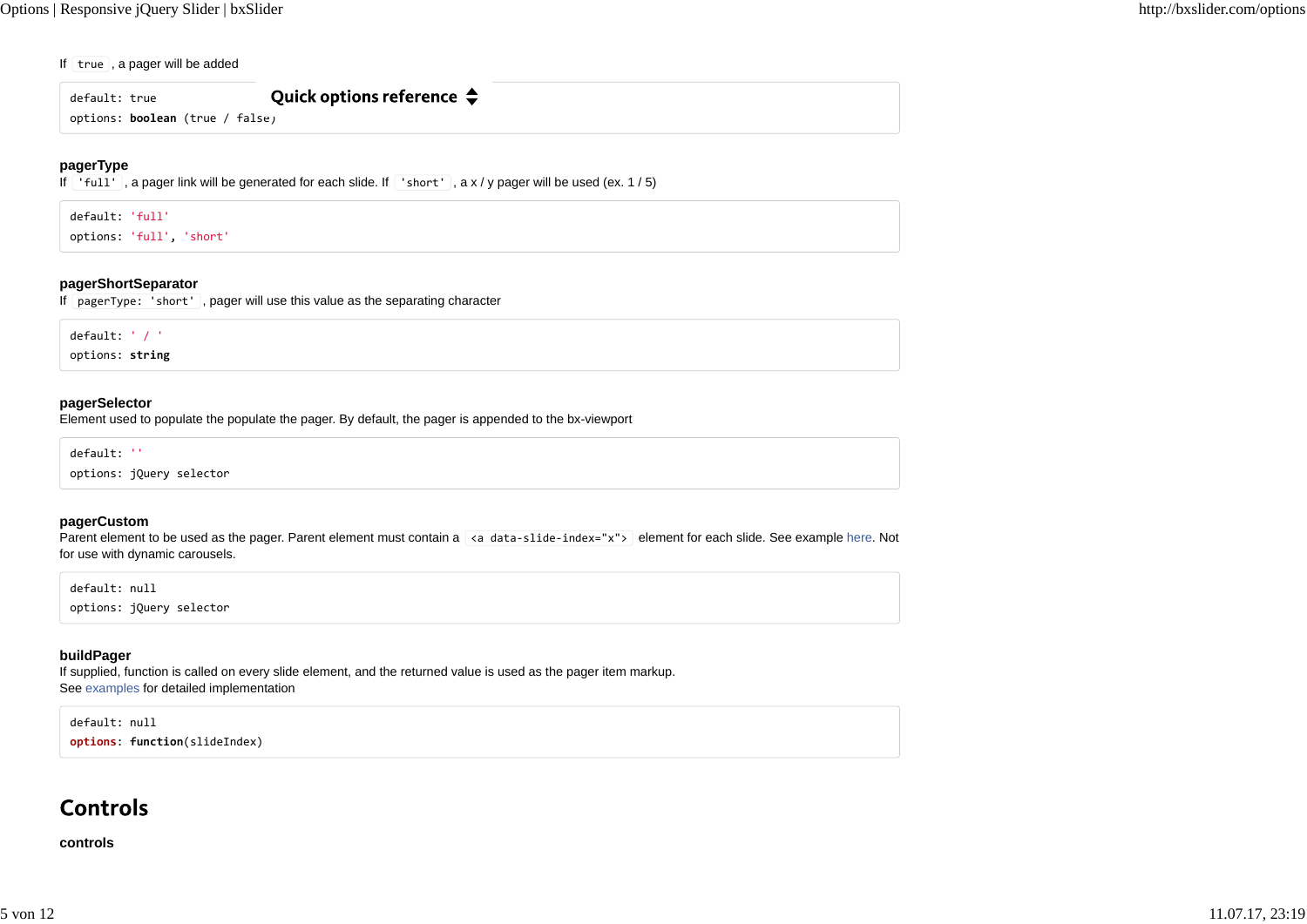#### If | true |, "Next" / "Prev" controls will be added

| default: true                          | Quick options reference $\clubsuit$ |  |
|----------------------------------------|-------------------------------------|--|
| options: <b>boolean</b> (true / false) |                                     |  |

### **nextText**

Text to be used for the "Next" control

default: 'Next'

options: **string**

### **prevText**

Text to be used for the "Prev" control

default: 'Prev'

options: **string**

### **nextSelector**

Element used to populate the "Next" control

default: null

options: jQuery selector

### **prevSelector**

Element used to populate the "Prev" control

default: null

options: jQuery selector

### **autoControls**

If | true |, "Start" / "Stop" controls will be added

default: false

options: **boolean** (true / false)

### **startText**

Text to be used for the "Start" control

default: 'Start' options: **string**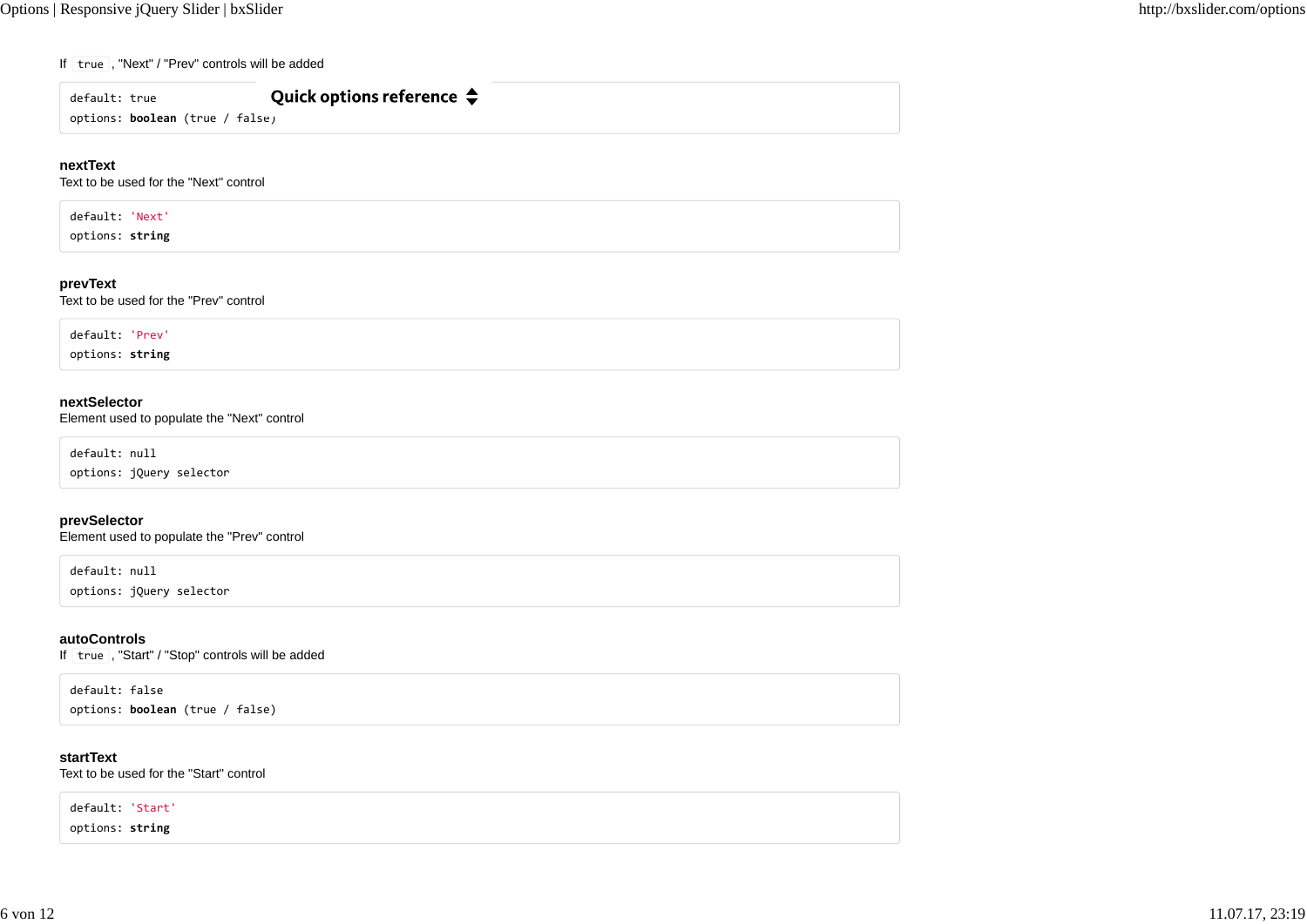### **stopText**

Text to be used for the "Stop" control

default: 'Stop'

options: **string**

### **autoControlsCombine**

When slideshow is playing only "Stop" control is displayed and vice-versa

Quick options reference  $\triangle$ 

default: false options: **boolean** (true / false)

### **autoControlsSelector**

Element used to populate the auto controls

default: nulloptions: jQuery selector

## Auto

### **auto**

Slides will automatically transition

default: false options: **boolean** (true / false)

### **pause**

The amount of time (in ms) between each auto transition

default: 4000

options: **integer**

### **autoStart**

Auto show starts playing on load. If false, slideshow will start when the "Start" control is clicked

default: true

options: **boolean** (true / false)

### **autoDirection**

The direction of auto show slide transitions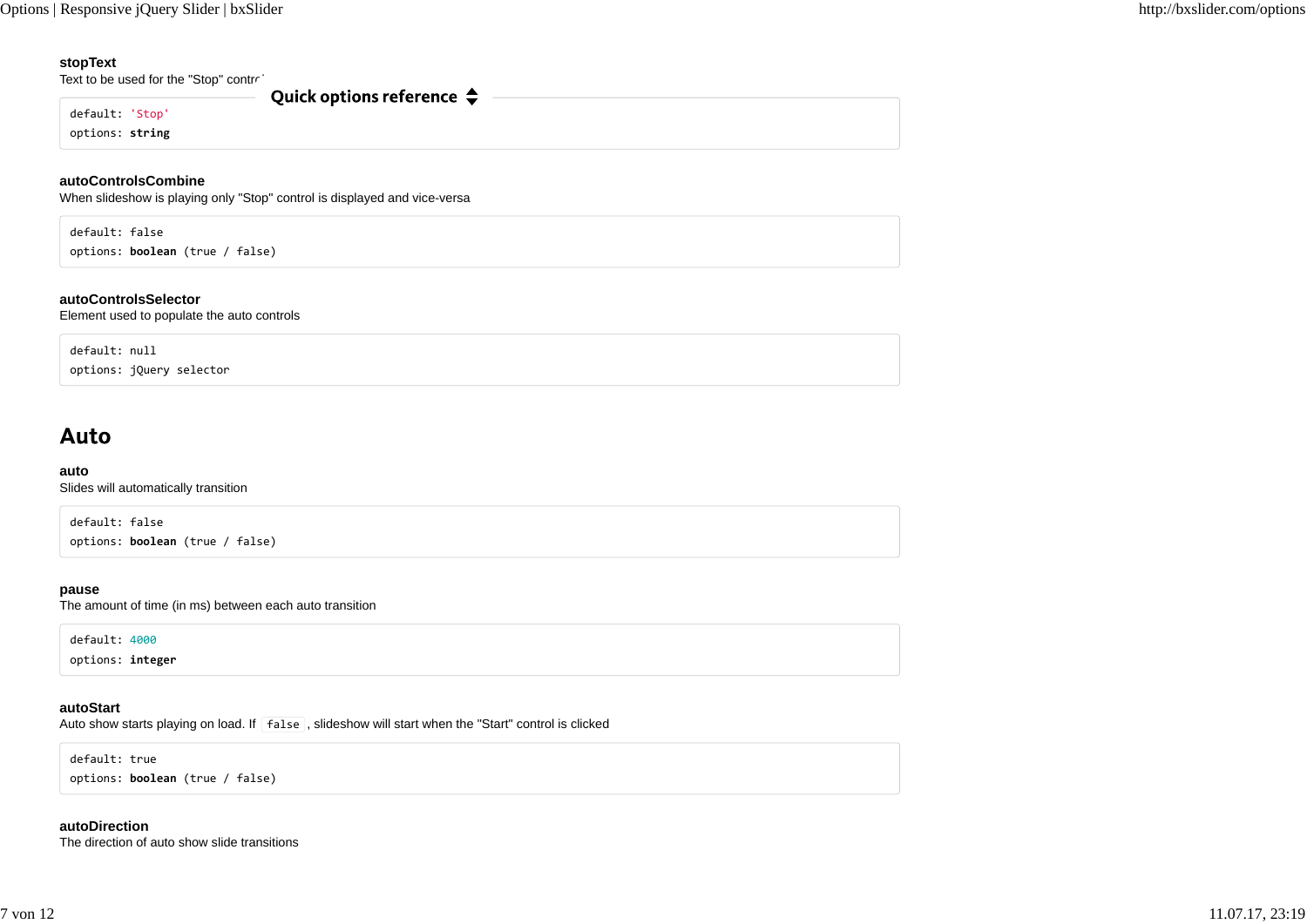default: 'next' options: 'next', 'prev' Quick options reference  $\triangle$ 

#### **autoHover**

Auto show will pause when mouse hovers over slider

default: false

options: **boolean** (true / false)

## **autoDelay**

Time (in ms) auto show should wait before starting

default: 0

options: **integer**

## **Carousel**

#### **minSlides**

The minimum number of slides to be shown. Slides will be sized down if carousel becomes smaller than the original size.

default: 1

options: **integer**

### **maxSlides**

The maximum number of slides to be shown. Slides will be sized up if carousel becomes larger than the original size.

default: 1

options: **integer**

### **moveSlides**

The number of slides to move on transition. This value must be  $\Rightarrow$  minSlides , and  $\iff$  maxSlides . If zero (default), the number of fully-visible slides will be used.

#### default: 0

options: **integer**

### **slideWidth**

The width of each slide. This setting is required for all horizontal carousels!

default: 0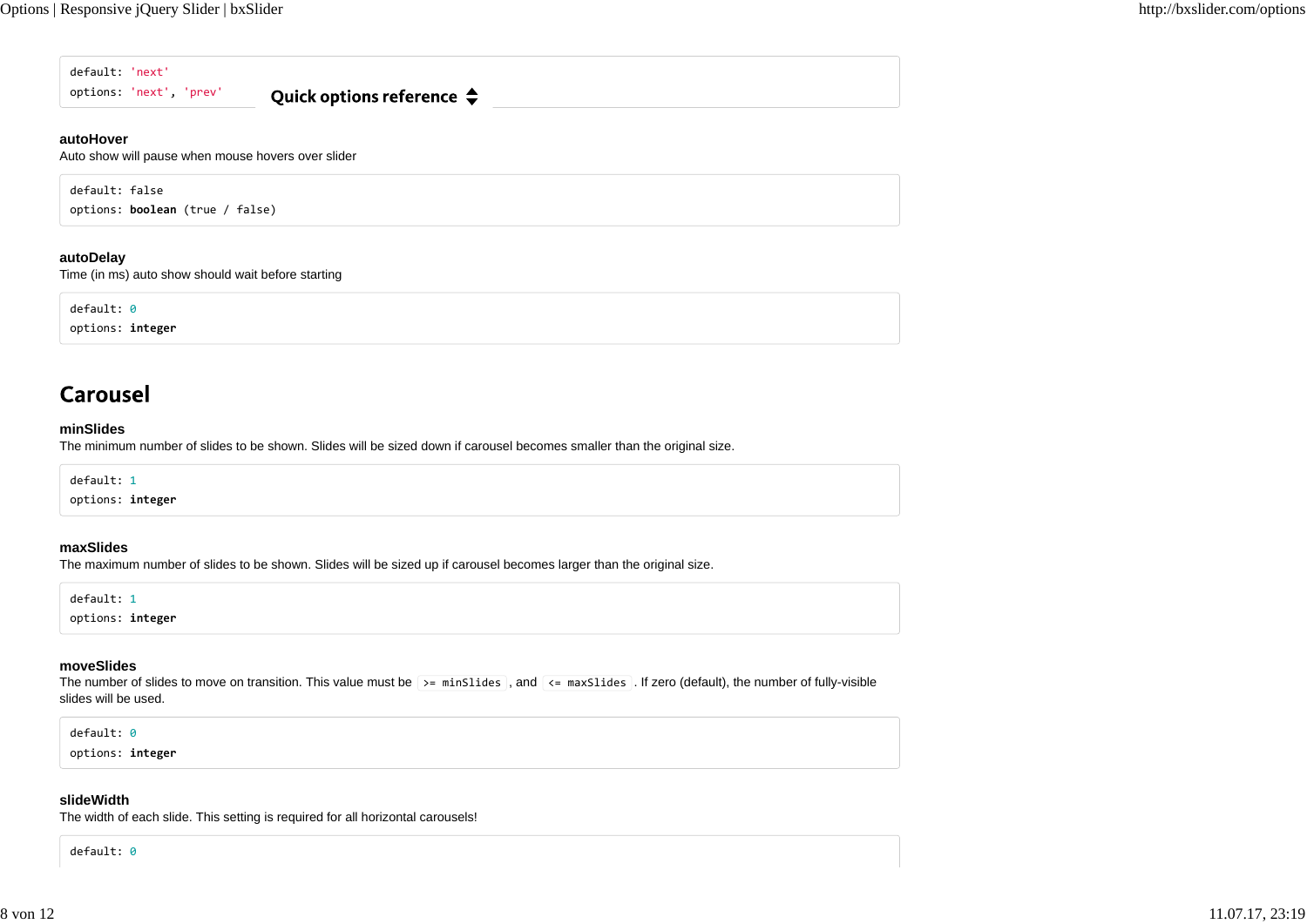options: **integer**

Quick options reference  $\triangle$ 

# **Callbacks**

## **onSliderLoad**

Executes immediately after the slider is fully loaded

## **default**: **function**(){}

**options**: **function**(currentIndex){ // your code here } arguments:

currentIndex: element index of the current slide

## **onSlideBefore**

Executes immediately before each slide transition.

## **default**: **function**(){}

**options**: **function**(\$slideElement, oldIndex, newIndex){ // your code here } arguments: \$slideElement: jQuery element of the destination element oldIndex: element index of the previous slide (before the transition) newIndex: element index of the destination slide (after the transition)

## **onSlideAfter**

Executes immediately after each slide transition. Function argument is the current slide element (when transition completes).

**default**: **function**(){} **options**: **function**(\$slideElement, oldIndex, newIndex){ // your code here } arguments: \$slideElement: jQuery element of the destination element oldIndex: element index of the previous slide (before the transition) newIndex: element index of the destination slide (after the transition)

## **onSlideNext**

Executes immediately before each "Next" slide transition. Function argument is the target (next) slide element.

**default**: **function**(){}

**options**: **function**(\$slideElement, oldIndex, newIndex){ // your code here } arguments: \$slideElement: jQuery element of the destination element

oldIndex: element index of the previous slide (before the transition)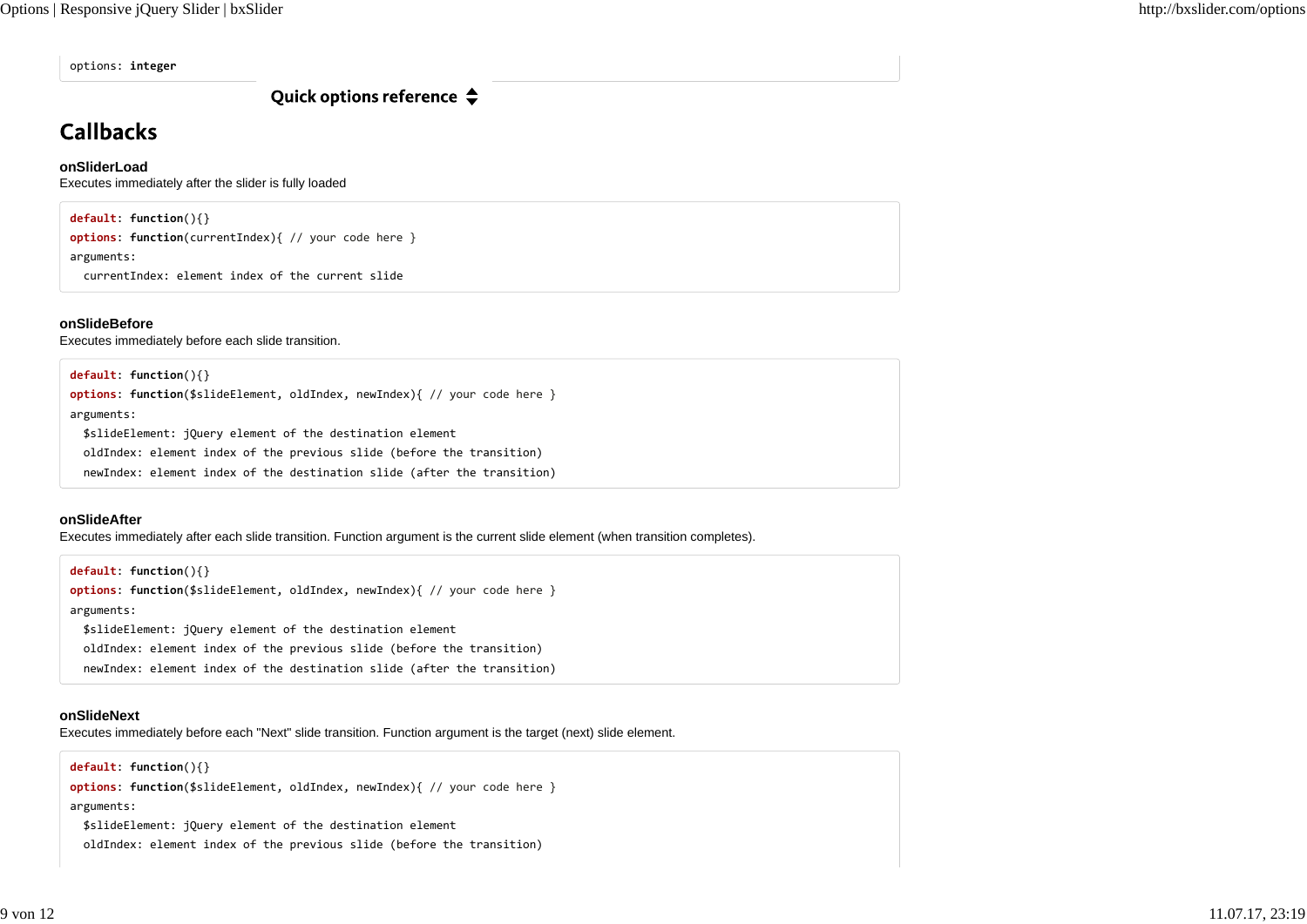newIndex: element index of the destination slide (after the transition)

## Quick options reference  $\triangle$

## **onSlidePrev**

Executes immediately before each "Prev" slide transition. Function argument is the target (prev) slide element.

```
default: function(){}
options: function($slideElement, oldIndex, newIndex){ // your code here }
arguments:
  $slideElement: jQuery element of the destination element
  oldIndex: element index of the previous slide (before the transition)
  newIndex: element index of the destination slide (after the transition)
```
## **Public methods**

### **goToSlide**

Performs a slide transition to the supplied slide index (zero-based)

```
example:
```

```
slider = $('.bxslider').bxSlider();
slider.goToSlide(3);
```
**goToNextSlide**

Performs a "Next" slide transition

example:

slider **=** \$('.bxslider').bxSlider(); slider.goToNextSlide();

**goToPrevSlide** Performs a "Prev" slide transition

example:

```
slider = $('.bxslider').bxSlider();
slider.goToPrevSlide();
```
### **startAuto**

Starts the auto show. Provide an argument false to prevent the auto controls from being updated.

example:

slider **=** \$('.bxslider').bxSlider();